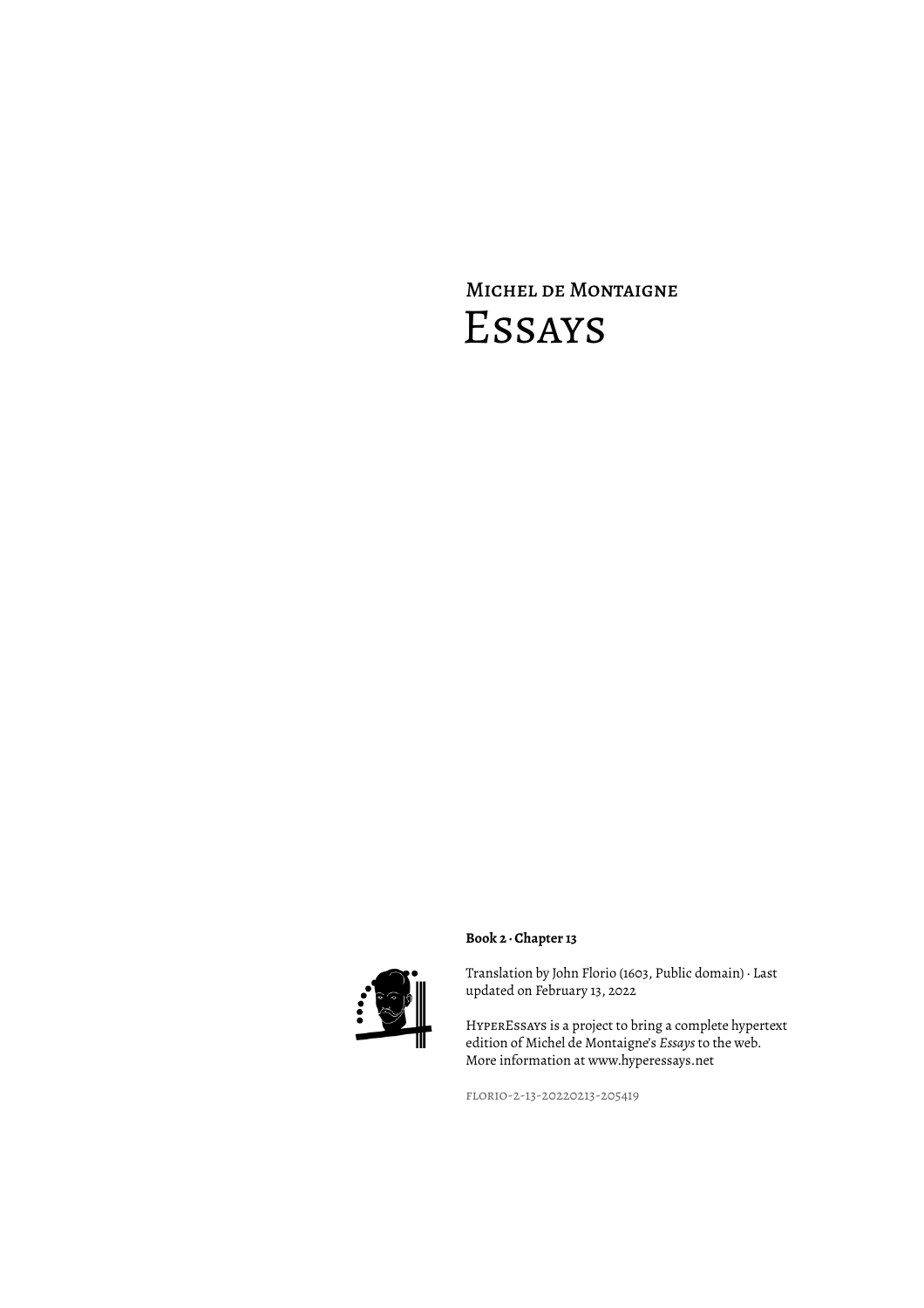## Of judging of others death

WHEN WE JUDGE of others assurance or boldnesse in death, which without all peradventure, is the most remarkeable action of humane life, great heede is to be taken of one thing, which is, that a man will hardly beleeve he is come to that point. Few men die with a resolution, that it is their last houre: And no where doth hopes-deceite ammuse us more. She never ceaseth to ring in our eares, that others have beene sicker, and yet have not died; the case is not so desperate as it is taken; and if the worst happen, God hath done greater wonders. The reason is, that we make to much accoumpt of our selves. It seemeth, that the generalitie of things doth in some sort suffer for our annullation, and takes compassion of our state. Forsomuch as our sight being altered, represents unto it selfe things alike; and we imagine, that things faile it, as it doth to them: As they who travell by Sea, to whom mountaines, fields, townes, heaven and earth, seene to goe the same motion, and keepe the same course, they doe:

*Prouehimur portu, terræque urbésque recedunt.*

*We sayling launch from harbor, and Behinde our backes leave townes, leave land.*

Who ever sawe old age, that commended not times past, and blamed not the present, charging the world and mens customes with hir miserie, and lowring discontent?

*Iámque caput quassans grandis suspirat arator, Et cùm tempora temporibus præsentia confert Præteritis, laudat fortunas sæpe parentis Et crepat antiquum genus ut pietate repletum.*

*!e gray-beard plow-man sighs, shaking his hoarie head, Compares times that are newe, with times past heretofore, Praises the fortunes of his father long since dead, And crakes of ancient men, whose honestie was more.*

Wee entertaine and carrie all with us: Whence it followeth, that wee deeme our death to be some great matter, and which passeth not so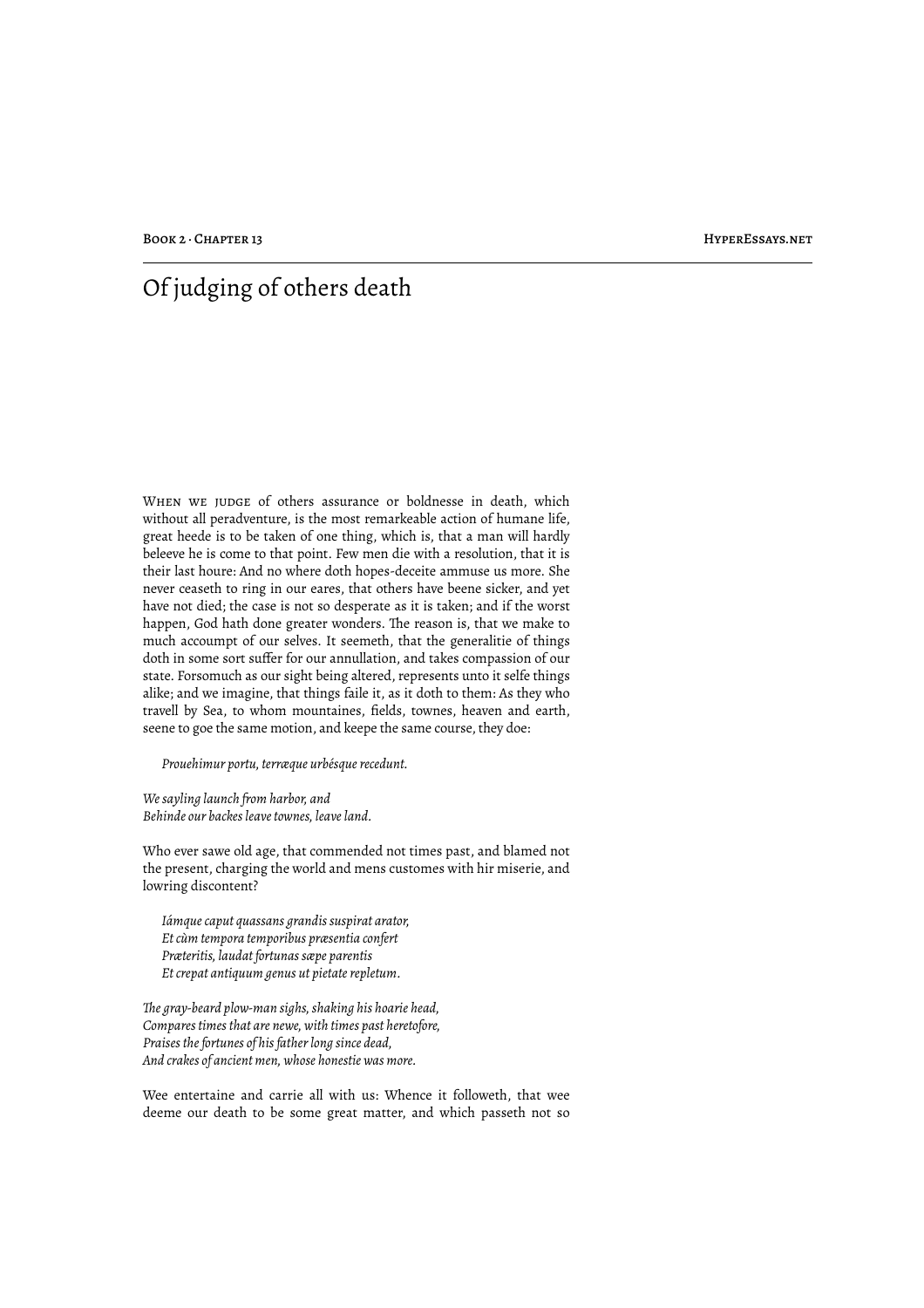easily, nor without a solemne consultation of the Starres; *Tot circa unum caput tumultuantes Deos. So many Gods keeping a stirre about one mans life.* And so much the more we thinke it, by how much more we prise ourselves. What? Should so much learning and knowledge be lost with so great dommage, without the Destinies particular care? A soule so rare and exemplar, costs it no more to be killed, then a popular and unprofitable soule? This life, that covereth so many others, of whom so many other lives depend, that, for his use possesseth so great a part of the world, and filleth so many places, is it displaced as that which holdeth by it's owne simple string? No one of us thinks it sufficient, to be but one. Thence came those words of *Cæsar* to his pilot, more prowdly swolne, then the Sea that threatned him:

*Italiam si cælo authore recusas, Me pete: sola tibi causa hæc est iusta timoris, Uectorem non nosse tuum perrumpe procellas Tutela secure mie:*

*If Italie thou doe refuse with heav'n thy guide, Turne thee to me: to thee onely just cause of feare Is that thy passinger thou know'st not: stormie tide Breake through, secure by guard of me, whom thou dost beare.*

And these.

*credit iam digna pericula Cæsar Fatis esse suis: tantúsque euertere (dixit) Me superis labor est, parua quem puppe sedentem. Tam magno petiere mari.*

*Cæsar doth now beleeve, those dangers worthie are Of his set fate; and saies, doe Gods, take so much paine Me to undoe, whom they thus to assault prepare Set in so small a skiffe, in such a surging maine?*

And this common foppery, that *Phœbus* for one whole yeare, bare mourning weedes on his forehead for the death of him:

*Ille etiam extincto miseratus Cæsare Romam, Cùm caput obscura nitidum ferrugine texit.*

*!e Sunne did pittie take of Rome when Cæsar dide, When he his radiant head in obscure rust did hide.*

And a thousand such, wherewith the world suffers it selfe to be so easily conicatcht, deeming that our owne interests disturbe heaven, and his infinitie is moved at our least actions. *Non tanta cælo societas nobiscum est, ut nostro fato mortalis sit ille quoque siderum fulgor. !ere is no such societie betweene heaven and us, that by our destinie the shining of the starres should be mortall as we are.* And to judge a resolution and constancie in him, who though he be in manifest danger, dooth not yet beleeve it, it is no reason: And it sufficeth not, that he die in that ward, unlesse he have directly, and for that purpose put himselfe into it: It hapneth, that most men set a sterne countenance on the matter, looke big, and speake stoutly, thereby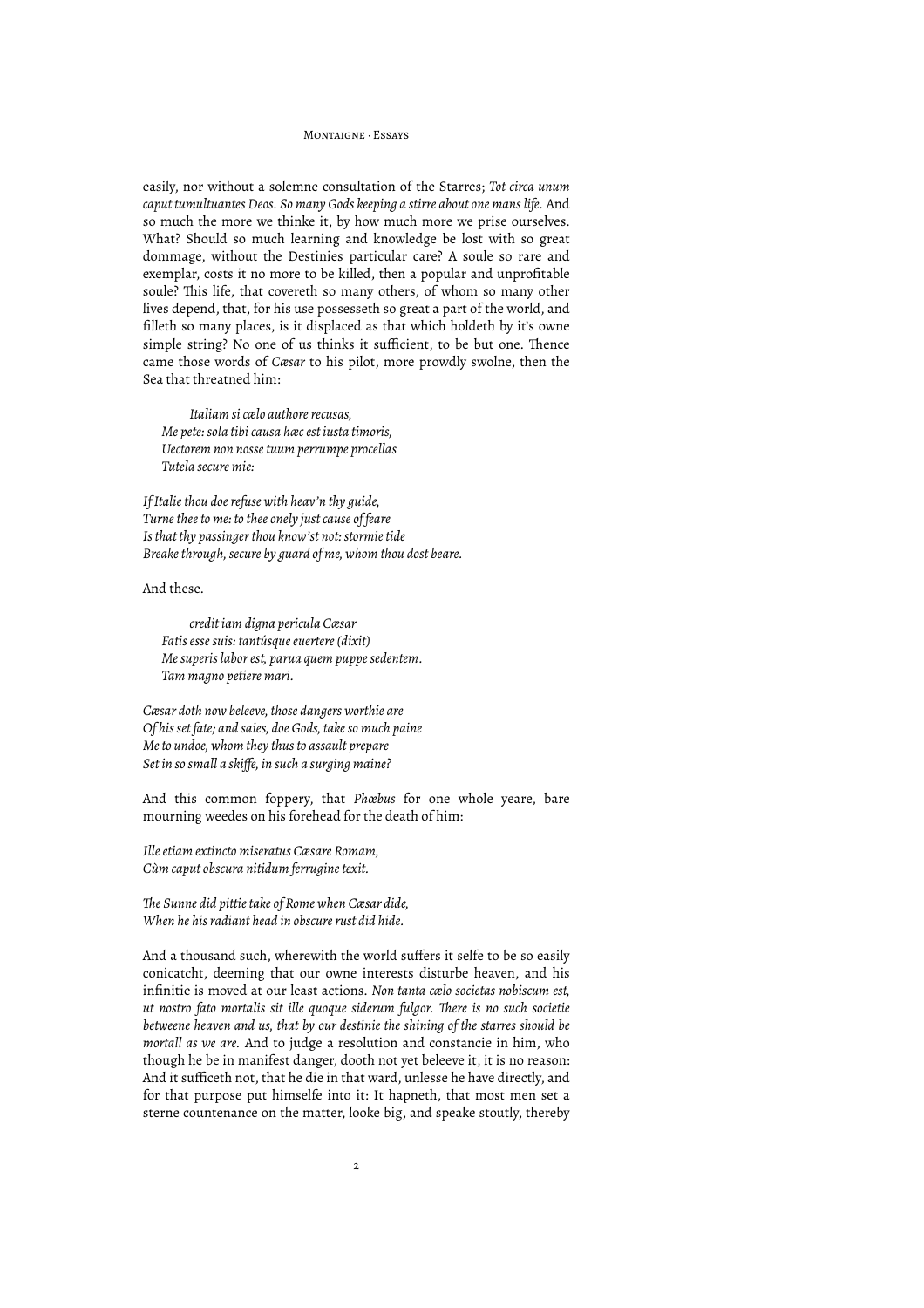to acquire reputation, which if they chance to live, they hope to enjoy. Of all I have seene die, fortune hath disposed their countenances, but not their desseignes. And of those which in ancient times have put themselves to death, the choise is great, whether it were a sodaine death, or a death having time and leasure. That cruell Romane Emperor, said of his prisoners, that hee would make them feele death: And if any fortuned to kill himselfe in prison, That fellow hath escaped me (would he say.) He would extend and linger death, and cause it, be felt by torments.

*Uidimus & toto quamuis in corpore cæso, Nil animæ lethale datum, morémque nefandæ Durum sæuitiæ, pereuntis parcere morti.*

*And we have seeene, when all the body tortur'd lay, Yet no stroke deadly giv'n, and that in humane way Of tyranny, to spare his death that sought to die.*

Verely, it is not so great a matter, being in perfect health, and well setled in minde, for one to resolve to kill himselfe: It is an easie thing to shew stoutnes and play the wag before one come to the pinch. So that *Heliogabalus* the most dissolute man of the world, amidst his most riotous sensualities, intended, whensoever occasion should force him to it, to have a daintie death. Which, that it might not degenerate from the rest of his life, hee had purposely caused a stately towre to be built, the nether part and fore-court whereof was floored with boardes richly set and enchased with gold and precious stones, from-off which hee might headlong throwe himselfe downe: He had also caused cordes to be made of gold and crimson silke, therewith to strangle himselfe: And a ritch golden rapier, to thrust himselfe through: And kept poison in boxes of Emeraldes and Topases, to poison himselfe with, according to the humor hee might have, to chuse which of these deaths should please him.

*Impiger & fortis uirtute coacta.*

*A ready minded gallant, And inforst valour valiant.*

Notwithstanding, touching this man, the wantonnesse of his preparations makes it more likely, that he would have fainted, had he beene put to his triall. But even of those, who most undantedly have resolved themselves to the execution, we must consider (I say) whether it were with a life-ending stroke, and that tooke away any leasure to feele the effect thereof. For, it is hard to gesse, seeing life droope away by little and little, the bodies-feeling entermingling it selfe with the soules, meanes of repentance being offered, whether in so dangerous an intent, constancie or obstinacie were found in him. In *Cæsars* civill warres, *Lucius Domitius* taken in *Prussia,* having empoisoned himselfe, did afterward rue and repent his deede. It hath hapned in our dayes, that some having resolved to die, and at first not stricken deepe enough, the smarting of his flesh, thrusting his arme backe, twice or thrice more wounded himselfe anew, and yet could never strike sufficiently deepe. Whilst the arraignement of *Plantius Silvanus* was preparing, *Urgulania* his grandmother, sent him a poignard, wherewith not able to kill himselfe throughly, hee caused his owne servants to cutte his veines. *Albucilla* in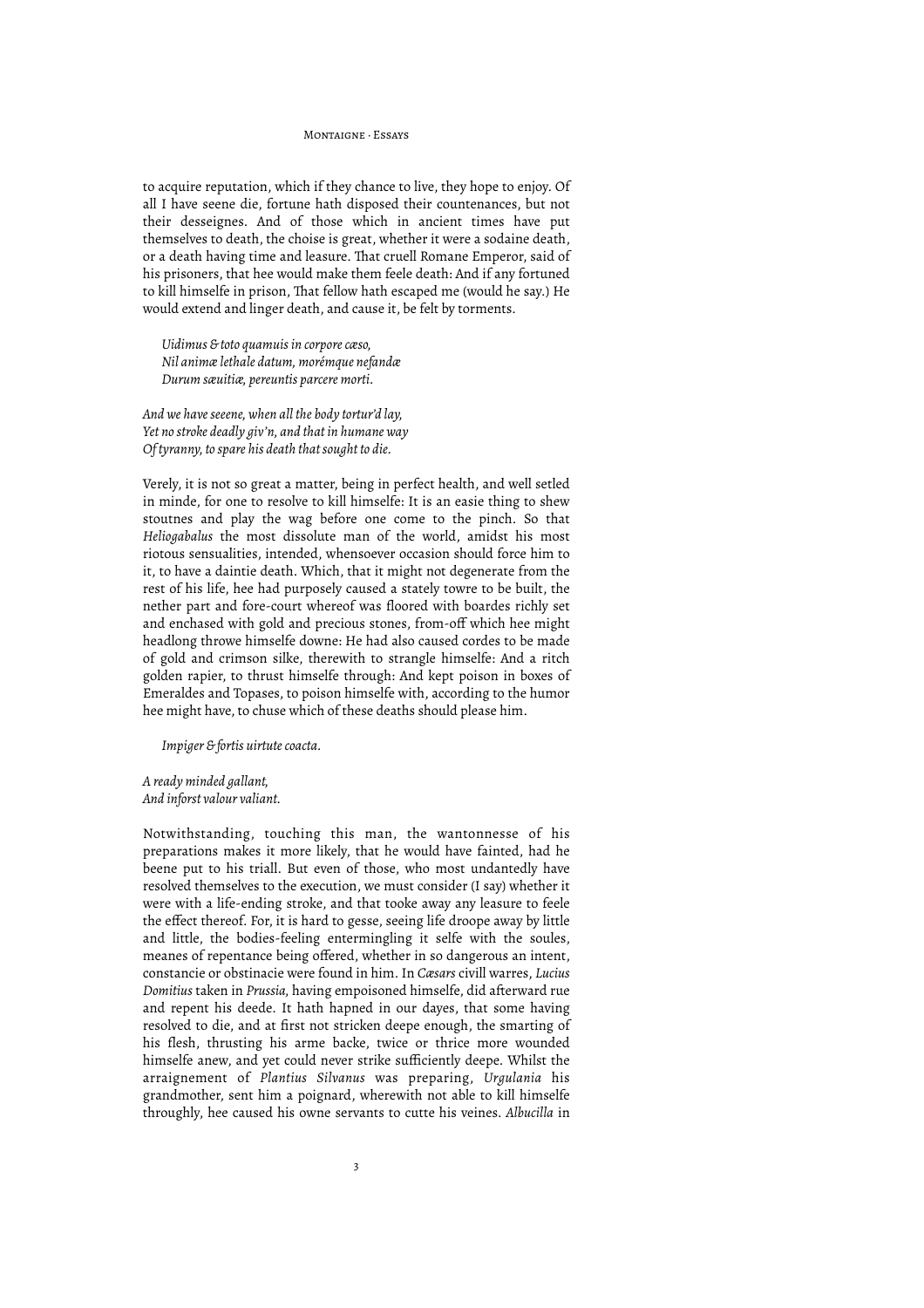*Tiberius* time, purposing to kill himselfe, but striking over faintly, gave his enemies leasure to apprehend and imprison him, and appoint him what death they pleased.<sup>1</sup> So did Captaine *Demosthenes* after his discomfiture in *Sicilie.* And C. *Fimbria* having over feeblie wounded himselfe, became a sutor to his boy, to make an end of him. On the other side, *Ostorius,* who forsomuch as hee could not use his owne arme, disdained to employ his servants in any other thing but to hold his dagger stiffe and strongly; and taking his running, himselfe caried his throate to it's point, and so was thrust through. To say truth, it is a meate a man must swallow without chewing, unlesse his throate be frostshod. And therefore *Adrianus* the Emperour made his Phisitian to marke and take the just compasse of the mortall place about his pap, that so his aime might not faile him, to whom he had given charge to kill him. Loe why *Cæsar* being demanded; which was the death he most allowed, answered, *the least premeditated, and the shortest.* If *Cæsar* saide it, it is no faintnesse in me to beleeve it. *A short death (saith* Plinie) *is the chiefe happe of humane life.* It grieveth them to acknowledge it. No man can be saide, to be resolved to die, that feareth to purchase it, and that cannot abide to looke upon, and out-stare it with open eyes. Those, which in times of execution are seene to runne to their end, and hasten the execution, doe it not with resolution, but because they will take away time to consider the same; it grieves them not to be dead, but to die.

*Emori nolo, sed me esse mortuum, nihil æstimo.*

*I would not die too soone, But care not, when tis doone.*

It is a degree of constancie, unto which I have experienced to arrive, as those that cast themselves into danger, or into the Sea, with closed eyes. In mine opinion, there is nothing more worthy the noting in *Socrates* life, then to have had thirtie whole dayes to ruminate his deaths-decree, to have digested it all that while, with an assured hope, without dismay or alteration, and with a course of actions and words, rather supprest, and loose-hanging, then out-stretched and raised by the weight of such a cogitation. That *Pomponius Atticus*, to whome *Cicero* writeth, being sicke, caused *Agrippa* his sonne in lawe, and two or three of his other friends to be called-for, to whom he saide; that hauing assaied, how he got nothing in going about to be cured, and what he did to prolong his life, did also lengthen and augment his griefe, he was now determined to make an end of one and other; intreating them to allow of his determination, and that by no meanes, they would loose their labour to disswade him from it. And having chosen to end his life by abstinence, his sickenes was cured by accident; The remedy he had employed to make himselfe away, brought him to health againe. The Physitions, and his friendes, glad of so happy a successe, and rejoycing thereof with him, were in the end greatly deceived; for, with all they could doe, they were never able to make him alter his former opinion, saying, that as he must one day passe that cariere, and being now so forward, he would remoove the care, another time to beginne againe. This man having with great leasure apprehended death, is not onely no whit discouraged, when hee comes to front it, but resolutely falles upon it: for, being satisfied of that, for which he was entred the combate, in a braverie he thrust himselfe into it, to see the end of it. It is farre from fearing death, to goe about to taste and savour the same. The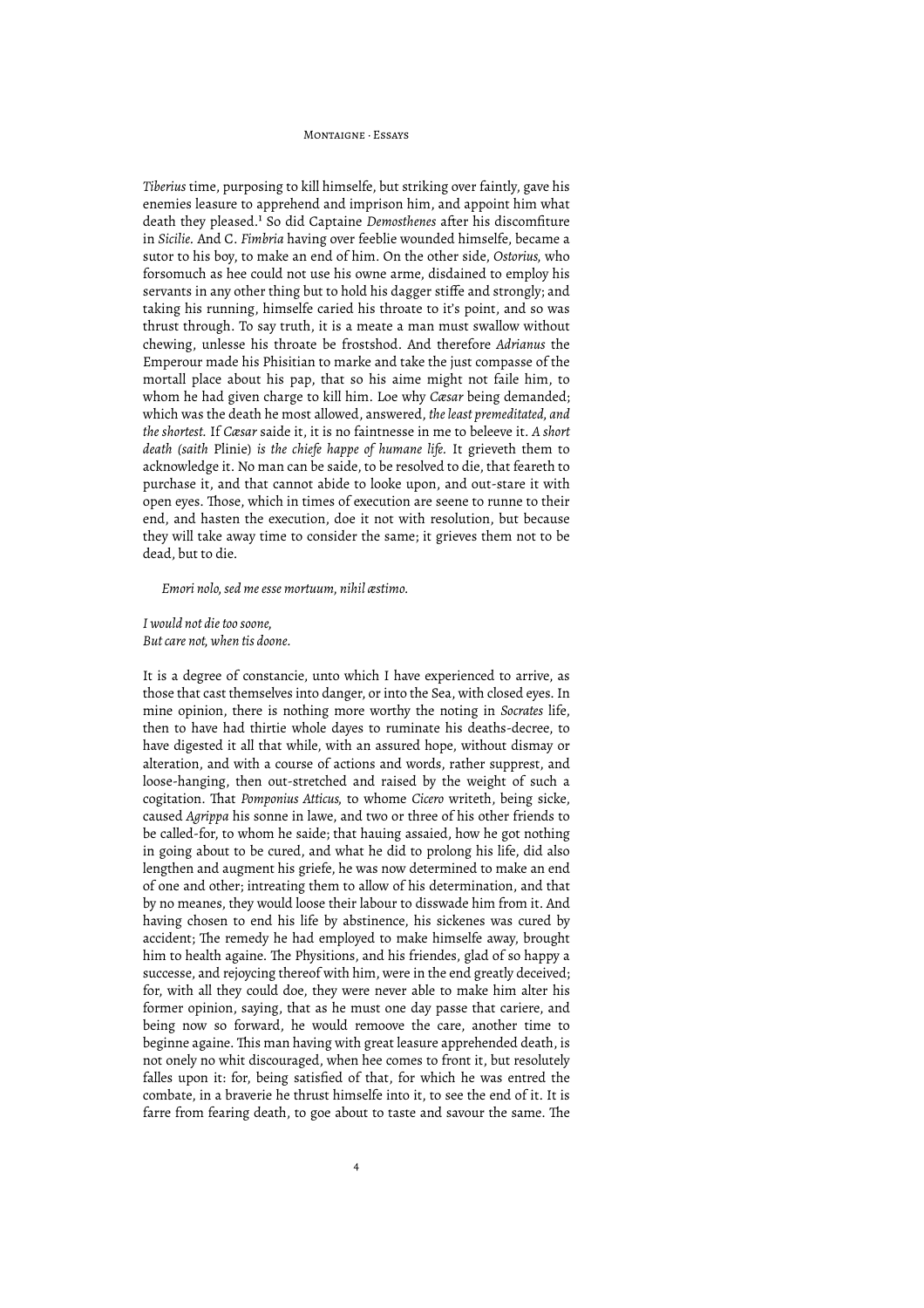historie of *Cleanthes* the philosopher, is much like to this. His goomes being swolne, his Physitions perswaded him to use great abstinence; having fasted two dayes, hee was so well amended, as they tolde him he was well, and might returne to his wonted course of life. He contrarily, having already tasted some sweetenes in this fainting, resolveth not to drawe backe, but finish what he had so well begunne, and was so farre waded into. *Tullius Marcellinus,* a yoong Romane Gentleman, willing to prevent the houre of his destinie, to ridde himselfe of a disease, which tormented him more than he would endure, although Physitions promised certainely to cure him, howbeit not sodainely; called his friends unto him to determine about it: some (saieth *Seneca*) gave him that counsell, which for weakenes of heart, themselves would have taken, others for flatterie that, which they imagined would be most pleasing unto him: but a certaine Stoike standing by, saide thus unto him. *Toyle not thy selfe* Marcellinus, *as if thou determinedst some weightie matter; to live is no such great thing, thy base groomes and brute beasts live also, but it is a matter of consequence to die honestly, wisely and constantly. Remember how long it is, thou doest one same thing, to eat, to drinke, and sleepe, to drinke, to sleepe, to eat. Wee are ever uncessantly wheeling in this endlesse circle.* Not onely bad and intollerable accidents, but the very sacietie to live, brings a desire of death. *Marcellinus* had no neede of a man to counsell, but of one to helpe him: his servants were afraide to meddle with him; but this Philosopher made them to understand, that familiars are suspected, onely when the question is, whether the maisters death have beene voluntary: otherwise it would be as bad an example to hinder him, as to kill him, forsomuch as,

#### *Invitum qui servat, idem facit occidenti.*

*Who saves a man against his will, Doth ev'n as much as he should kill.*

Then he advertized *Marcellinus*, that it would not be unseemely, as fruit or comfets at our tables, when our bellies be full, are given unto bystanders, so the life ended, to distribute something to such as have beene the ministers of it. *Marcellinus* being of a franke and liberall disposition, caused certaine summes of money to be divided amongst his servants, and comforted them. And for the rest, there needed neither yron nor blood, hee undertooke to departe from this life, not by running from it: Not to escape from death, but to taste it. And to have leisure to condition or bargaine with death, having quit all manner of nourishment, the third day ensuing, after hee had caused himselfe to be sprinckled over with luke-warme water, by little and little he consumed away; and (as he saide) not without some voluptuousnesse and pleasure. Verily, such as have had these faintings and swownings of the heart; which proceed from weakenesse, say, that they feele no paine at all in them, but rather some pleasure, as of a passage to sleepe and rest. These are premeditated, and digested deaths. But that *Cato* alone, may serve to all examples of vertue, it seemeth, his good destiny, caused that hand wherewith he gave himselfe the fatall blowe, to be sicke and sore: that so he might have leisure to affront death, and to embrace it, re-enforcing his courage in that danger, in liew of mollifying the same. And should I have represented him in his prowdest state, it should have beene all bloodygored, tearing his entrailes, and rending his guttes, rather then with a